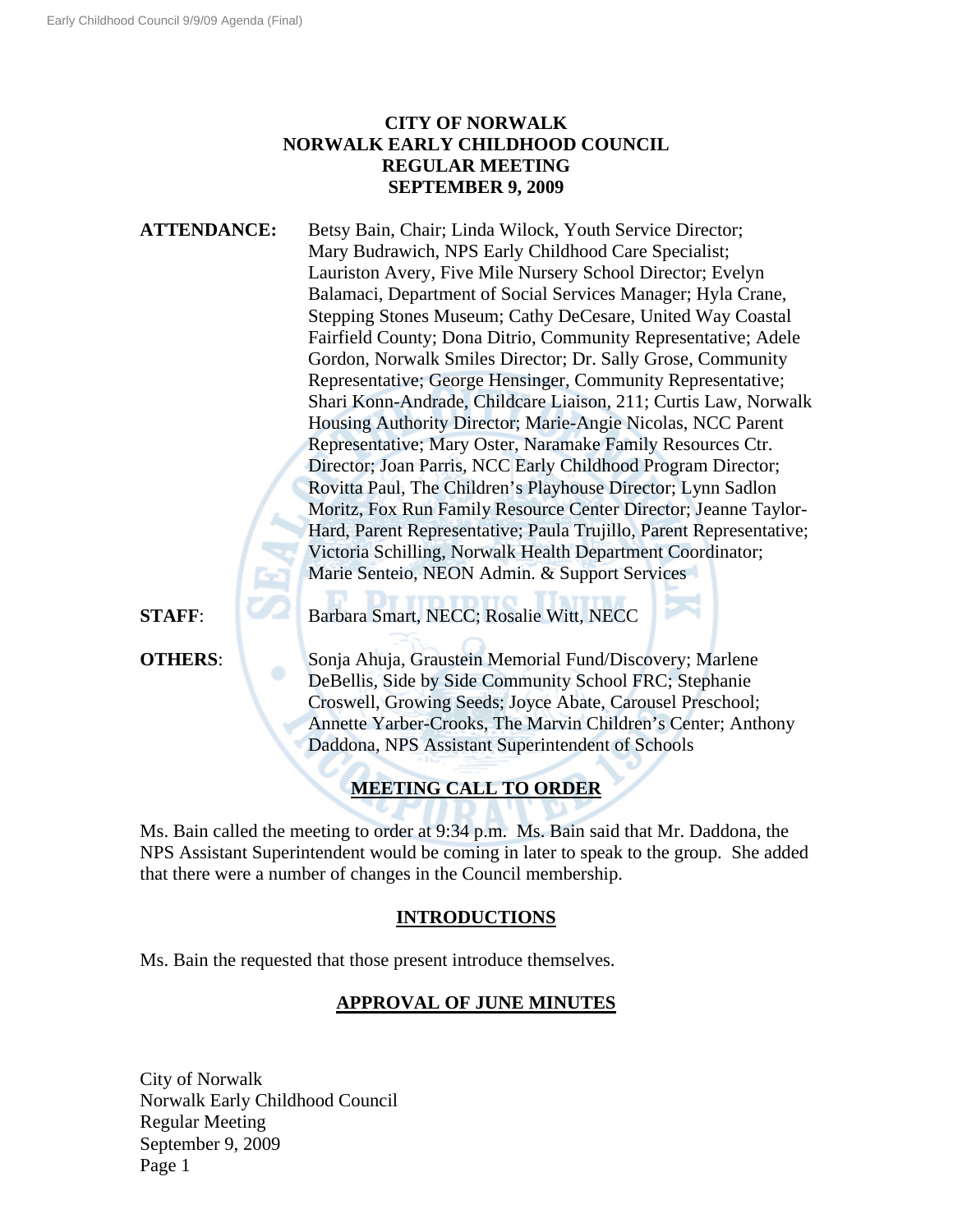## **\*\* DR. GROSE MOVED THE MINUTES OF JUNE 10, 2009 MEETING.**

The following corrections were noted:

Page 1, under **GRAUSTEIN MEMORIAL FUND ASSESSMENT TOOL,** paragraph 1, line 5: please change "community making decision process" to "community decision making process"

Page 6, under **ANNOUNCEMENTS**, paragraph 6, line 5: please change "A Quality Committee" to "a local Quality Rating system".

### **\*\* THE MOTION TO APPROVE THE MINUTES OF THE JUNE 10, 2009 MEETING AS CORRECTED PASSED UNANIMOUSLY**.

Ms. Bain said that the May minutes had been missing a page. She said that when the missing page was located, it would be brought to the Council in November.

## **GOOD NEWS**

Ms. Bain said that there were two items to celebrate. One was the passage of the State Budget. The second item was that the fact that the Governor did not sign the budget, which did not allow her to line item veto items. This means that items that the Governor had intended to veto by using a line item were still in the budget.

Ms. Oster said that the Family Resource Centers were included as part of the budget and she wished to thank the Childhood Council for writing a letter to Hartford about this.

Mr. Hensinger said that at the Alliance meeting, since the Governor did not sign the budget, the entire issue of the rates during the summer and the first eight days of the budget year have to be determined. The OPM will be deciding what those rates will be. No decision has been reached at this time.

# **UPDATES – GRANTS**

#### **Quality Enhancement**

Ms. Wilock said that she had received verbal confirmation that Quality Enhancement funds remained in the budget.

Because the budget took so long to finalize, there were discussion about the direction the Council will move in during the coming year. Ms. Budrawich said that the Program Committee would make recommendations to the Steering Committee before bringing it to the full Council for approval.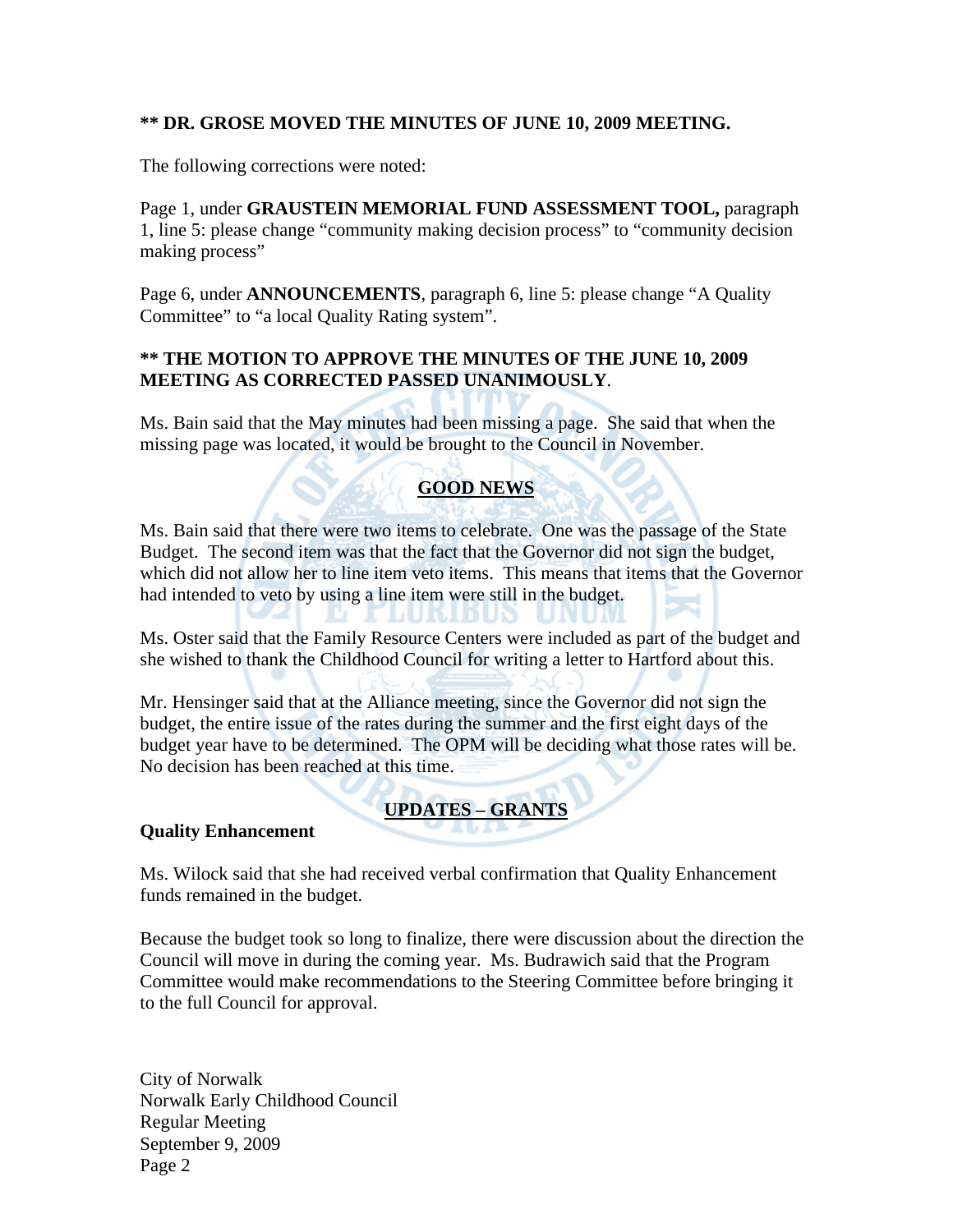#### **School Readiness**

Ms. Paul asked if the providers would be receiving payment this month. Ms. Bain said that if the State decides not to make the payment retroactively, the School District would have to make a decision about providing full or partial payment because the District reimburses the programs. Ms. Sadlon asked for clarification on the payment situation, which Ms. Bain reviewed the cash flow issue with her. Discussion followed.

Ms. Wilock said that she would like to thank the school readiness providers for their patience during this time.

**Monitoring Update** – No new information

## **COMMITTEE REPORTS**

Ms. Budrawich said that the Committee retreat was good and the Committee was trying to hone in on various goals. Last spring and fall, the Committee had workshops in partnership with NCC. It was decided not to have nighttime workshops because it put a strain on the providers who are taking classes, and also on the staff time.

This year there will be both a fall and spring conference. There will also be a new program for directors. The focus of the conferences will be "Intentional Teaching" along with attention to the local Quality Rating System. Ms. Budrawich said that that the date was November 7th. 19. E THURLDUN

Ms. Bain said that the providers had been meeting over the summer. Ms. Paul said that the providers had given support to one another. She added that the Early Childhood staff had been wonderful and helpful in passing along information.

Ms. Budrawich said that there would be a Strategic planning session on October 14th.

Ms. Bain said that the Steering Committee met in early July and the concerns discussed were the leadership and planning for the future. Ms. Bain said that it was important to remember that everyone present was involved with early childhood issues. It will be a priority to focus on supporting everyone's efforts in the future and make sure that everyone is involved in the action plans that are developed in the future. The plan is having the collaborative meetings on the alternate months when the Council is not meeting. Ms. Bain then handed out a flyer for the upcoming meeting.

Dr. Grose then reported about the work of the Parent Goals meeting. Dr. Grose said that it would be important to know what the finances are. Currently there are three workshops are planned. The first one will be October 8th, for the Parent Zone on Child's Play from 6-8 p.m. at Stepping Stones along with a discussion on why children's play is important.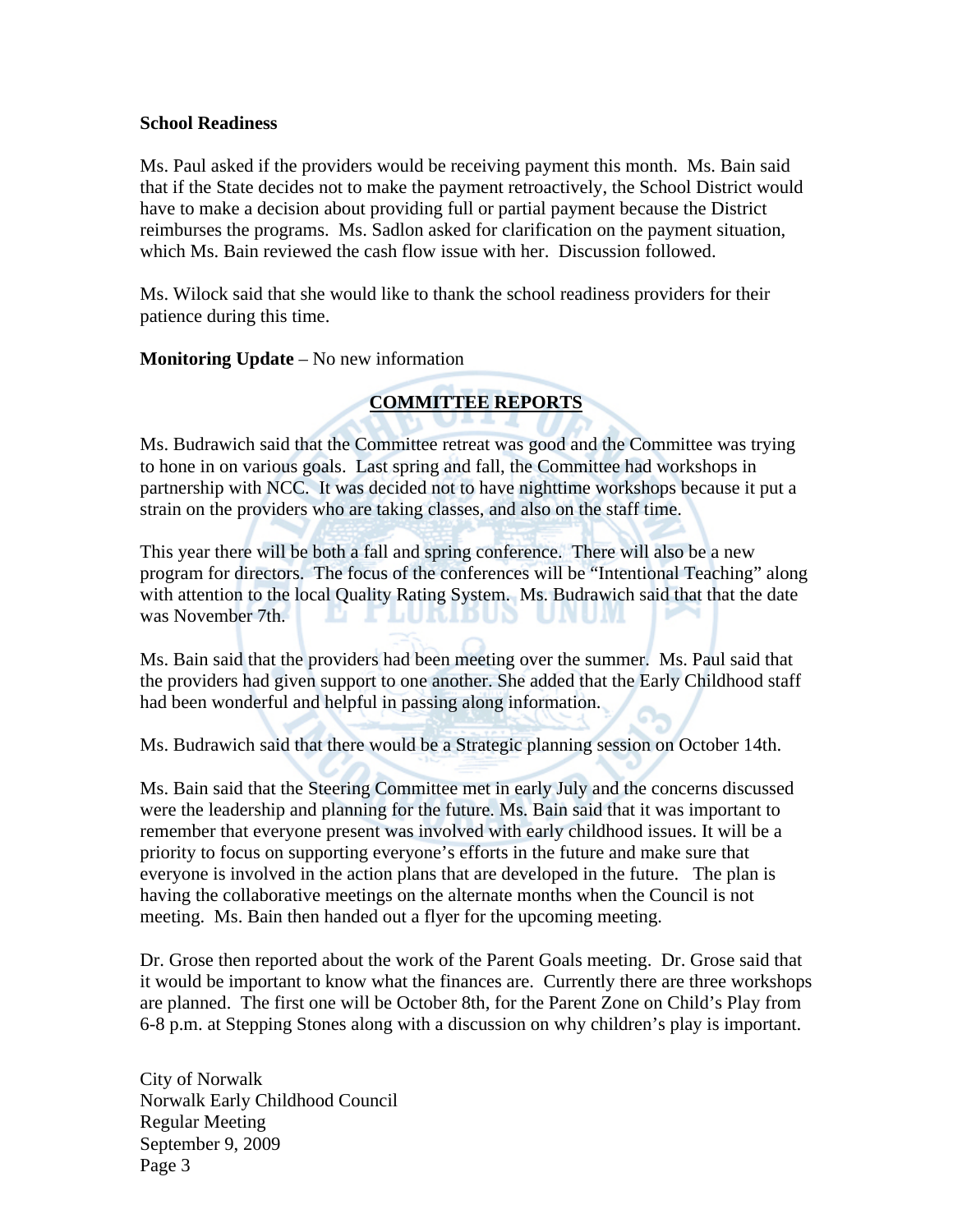On Feb. 27th, there will be a morning meeting on issues on Child Readiness and Literacy. A date was not announced for the third workshop.

Ms. Bain said that one of the goals was providing support, such as supporting the Family Resource Centers and these will continue to be supported with funds from the Graustein Memorial Fund; supporting the Parents' Circles, providing the Parent Zone, and finally providing messaging and marketing.

Ms. Schilling said that the Healthy Families Collaborative has been meeting over the summer. Children are screened during well child visits and the children that are identified as in need of services are referred to the Mid Fairfield County Child Guidance Center. There is discussion about expanding the program including home visits for children with severe issues. A local funding partner is needed to replicate the Child First program in Norwalk. The meeting with the Fairfield Community Foundation will be extremely important.

The Norwalk Community Center has hired a case manager to work with ob-gyn, and pediatrics patients. This will be a tremendous asset for the Center. The program is still the center focus, but the Center is looking for additional support.

#### *Mr. Daddona joined the meeting at 10:12 a.m.*

Ms. Gordon said that the only change in the dental care is that the program is proceeding to do restorative care at NEON and it is being hoped that this will be taken into the schools.

Ms. Schilling said that one of the goals was to have every child having their own primary care doctor. She said that there would be a case manager meeting on September 24th.

Ms. Bain said that as a result of staffing changes, Ms. Budrawich and Ms. Bain had conversations with Mr. Daddona about closer ties with the School District. Mr. Daddona said that he was happy to be here and that the NPS values the relationship with the Early Childhood Council.

Ms. Budrawich said that the Transition Committee met with Mr. Rowle about the articulation of Curriculum. There is a pre-school framework that links into the kindergarten curriculum. The focus has been primarily on the transition to kindergarten for the past twelve years. Now that this is firmly established, it is time to look at a broader scope. Discussion followed.

Ms. DeCesare asked about how the Brighter Futures program had gone. Ms. Budrawich said that the program was scaled back this year because the NCC facility was not available. That should have resulted in 96 slots, but the enrollment was up to 109. There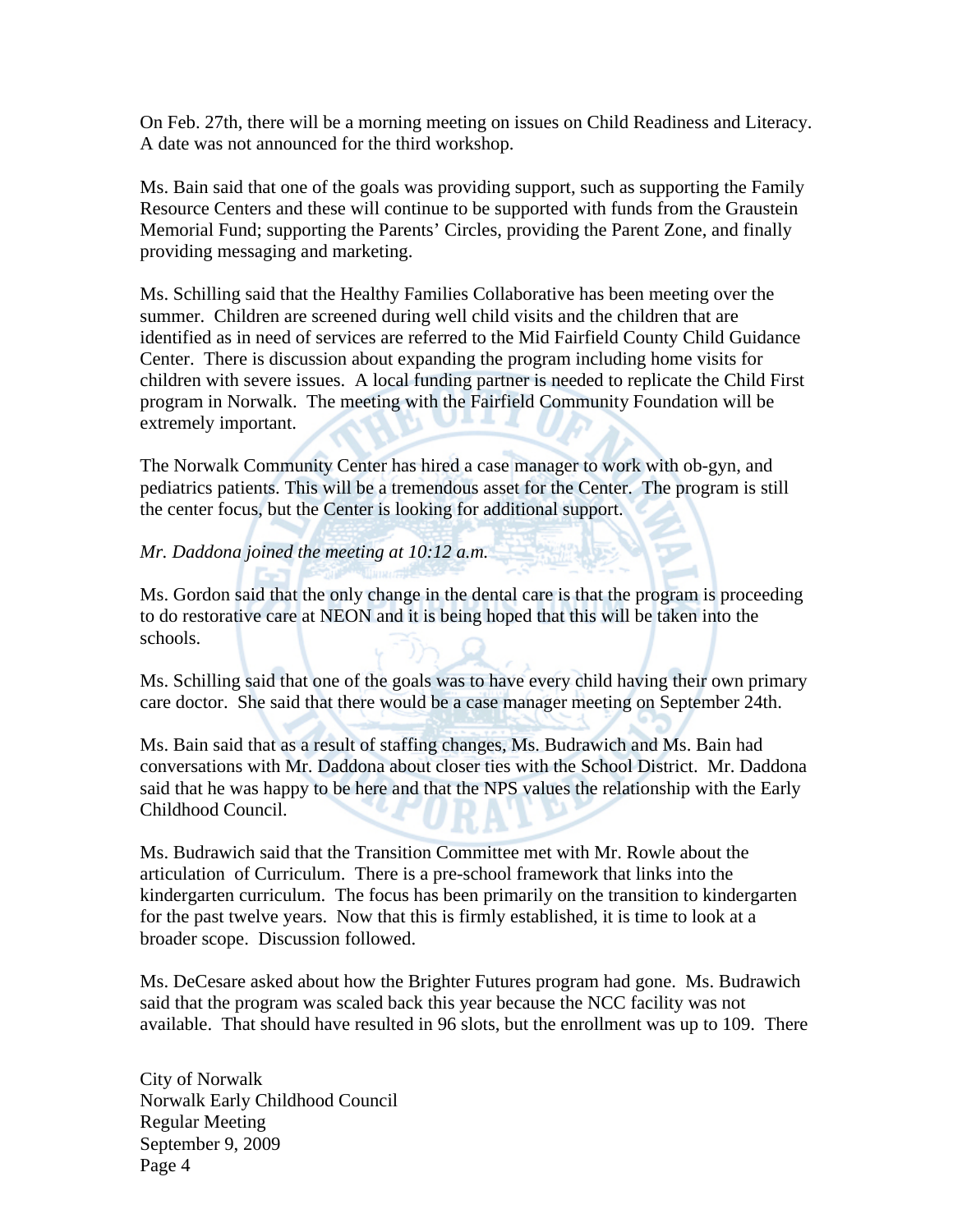is a strong pattern of returning staff, which helps promote the program goals. Discussion followed about the program.

Ms. Ahuja said that she would like to comment about the fact that Greenwich was able to have 8-10 children who would not have pre-school experience helped this summer through enrollment in the program. Bridgeport just finished their second summer with the program and while they would have prefer expanding the program, they were not able to do this. Stratford just completed their first summer program.

Mr. Hensinger asked if the Brighter Futures students were identified in the kindergarten and also in the pre-screening. Ms. Budrawich said that this information is available. Dr. Grose pointed out that the program was now five years old and that the first group of students are now in third grade. Ms. Bain said that she would be like to be able to look at the information. Mr. Daddona then explained that there were federal regulations about providing information regarding students without a release. He suggested that the program consider getting a release from the parent when the child is enrolled in the Brighter Future's program to allow subsequent tracking in the school system.

Ms. Paul asked if the students from Brighter Futures are being taken out of pre-school. Ms. Budrawich said that the mix is always different. Ms. Budrawich said that the policy is not to take children from pre-school programs because they want the children who do not have pre-school experience. NEON also gives the program a list of recommended students that they are not able to provide services for. Some of the students are accepted into Brighter Futures, others are not.

Ms. Sadlon said that she liked the idea of having the parent sign the release early on. Ms. Sadlon then went on to suggest that at the last meeting for the program, whether the School Readiness providers could come to speak to the parents and make them aware of the various pre-school programs.

## **DISCUSSION – The Year Ahead: Opportunity and Challenges**

Ms. Bain said that over the summer, the Graustein Memorial Fund released their vision for their 2010 grant opportunities over the summer. To start the process, they require a letter of interest by September 15th signed by the same five key signators that have requested before.

There are three options that can be applied for. The Partnership Option 1 would be the most likely avenue for the Early Childhood Council. Ms. Bain then read the criteria requirements for this particular option, which the Council meets. Ms. Bain then reviewed the sustainability table for the years 2010-2014.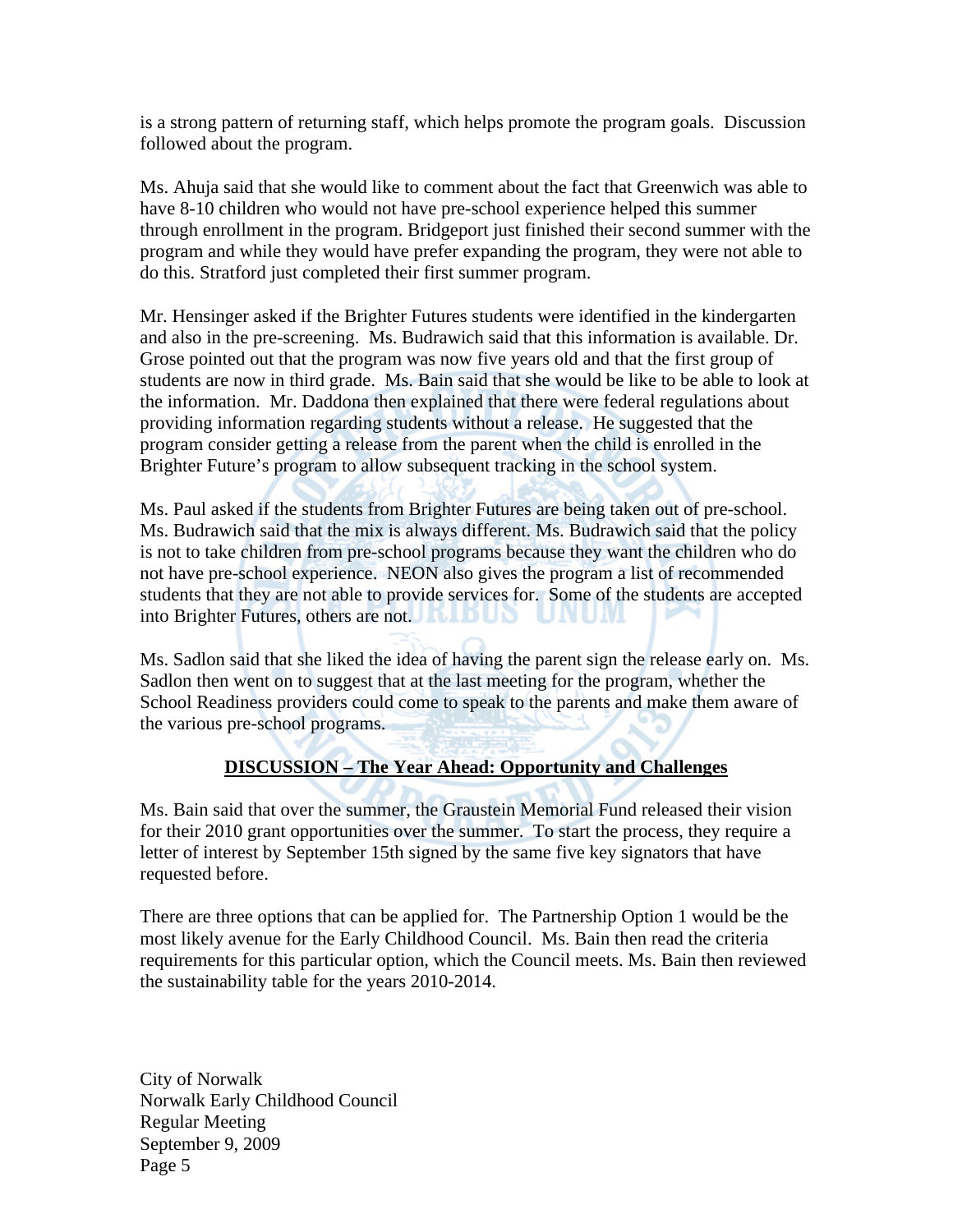Ms. Ahuja from the Graustein Memorial Fund said that the Council could apply for any project that it deemed worthy, but the Fund has a results based outcome. Ms. Bain read the policy statement and pointed out that Graustein was not interested in programs, but system changes. Ms. Budrawich said that the assumption appears to be that the Council already has an operating plan and that the system that would work within the plan. Dr. Grose commented that it might be good to look at what the barriers that children encounter for school readiness.

#### **\*\* MR. LAW MOVED TO AUTHORIZE MS. BAIN TO SIGN THE LETTER OF INTENT TO THE GRAUSTEIN MEMORIAL FUND. \*\* MS. SADLON SECONDED**

Ms. Ahuja and Ms. Bain then reviewed the timeline for the application process.

## **\*\* THE MOTION PASSED UNANIMOUSLY**.

Ms. Bain said that Ms. Schilling had already mentioned the chance to pursue the Child First grant opportunity. Ms. Bain said that through the stimulus funds, there might be opportunity through the Housing Authority, but that she did not know the details of program at this time. There may be opportunities that blend well with the Council's goals.

Mr. Law said that the grant was about the reconfiguration of the public housing that are now considered obsolete. HUD is insisting that the Housing Authority ties in with the School system. He said that he would look into the details.

Ms. Paul commented that at the providers meeting, there were strong concerns expressed about the fact that the families know that the providers can not check the income of the families. The providers are struggling with the families who are not paying and there is no way to check on the family's income. Mr. Hensinger said that DSS has hired five investigators, but the investigations are triggered through the Care for Kids program. Ms. Bain asked if there was a statewide group or organization that would address this. Ms. Budrawich said that since Care for Kids is currently closed, the fraud has become rampant. The State is basically saying that neither the State nor DSS wish to be investigators. She said that policy changes would be the only way to address the issue.

Ms. Konn-Andrade said that in Bridgeport, some of the providers have been discussing asking for a W-2 form or another legal forms of income verification. Ms. Budrawich said that the system was designed that the provider would get 70% from the State and 30% would come from parent fees or Care for Kids. In these economic times, the gap between what Care for Kids and the parent's fees is becoming wider.

*Ms. Hard left the meeting at 11:00 a.m*.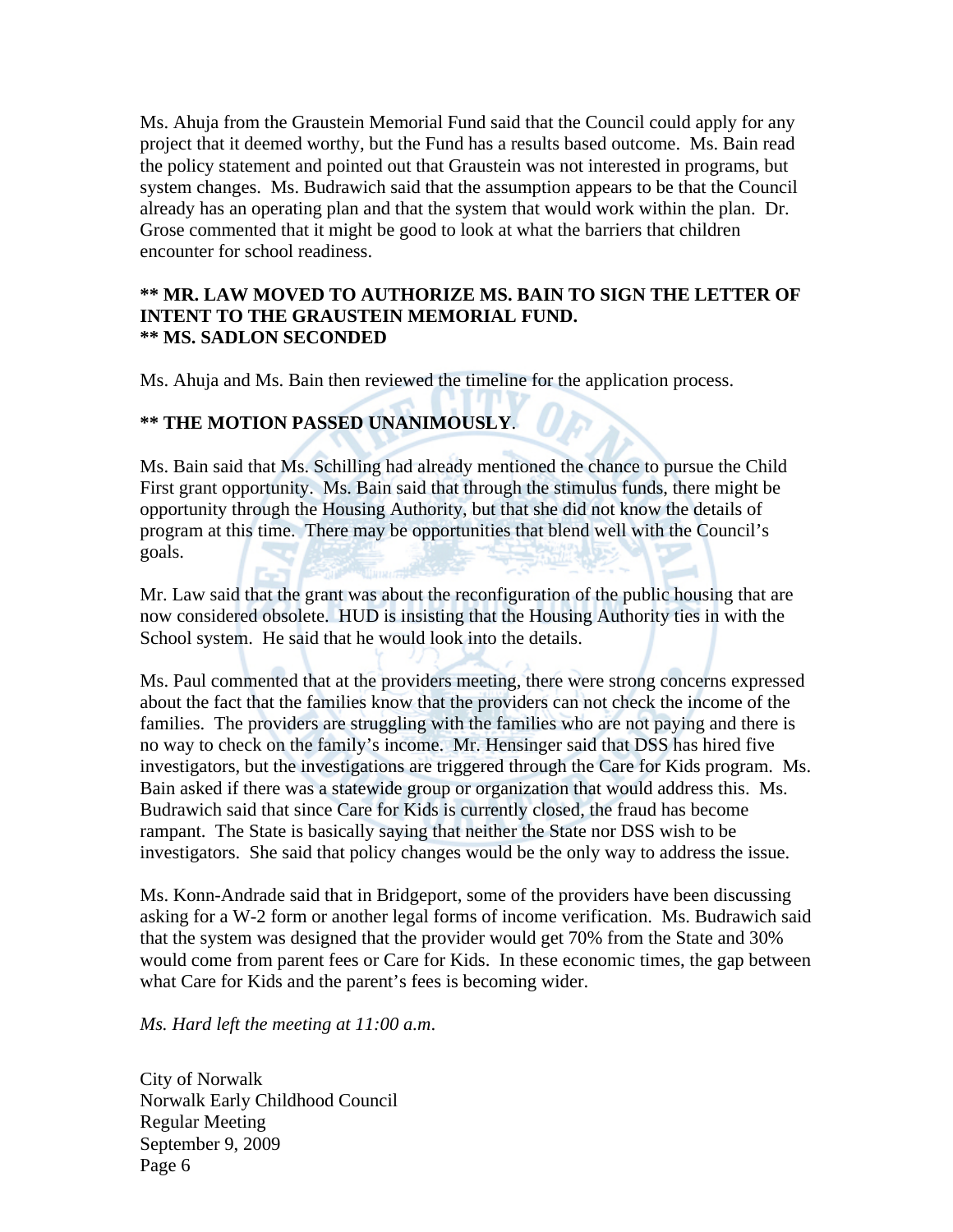Ms. Ditrio suggested that there should be strong advocacy to be directed to second funding streams. While Care for Kids is nice, some pressure needs to be put on DSS since some centers are closing because they were counting on the Care for Kids funding. The Care for Kids subsidy being used as a basis for the providers needs to be considered. Discussion then followed about revenue streams.

Ms. Schilling said that Janice Quindell had send out a request for assistance on gathering information from non-funding childcare providers.

Mr. Law reminded everyone that there had been losses in terms of NPS and City staff. Ms. Bain agreed and then reviewed the staff reductions. She said that the Council could not sustain this momentum indefinitely. This is an element of the October 14th meeting. Ms. Budrawich explained that the intent of that meeting was to talk about what is needed to be accomplished in the next three to five years. Another goal will be to see if there are new ideas on how to make these goals attainable. Ms. Paul said that she had some strong concerns about the fact that when the budget problem occurred, everyone was on vacation and this left almost an 4 million grant funding project in jeopardy. Ms. Budrawich said that the Council needs to approach the Superintendent of Schools and the Mayor with some type of proposal rather than asking them for direction. Ms. Bain said that she was working on getting a sense of what the various other communities are doing.

#### *Mr. Law and two others left the meeting at 11:25 a.m*.

The meeting on the 14th is an open meeting and Ms. Bain said that if there were people that should be at the meeting, their names should be forwarded to Ms. Budrawich. Ms. Ditrio asked whether the Council was looking at an ideal plan for Norwalk or a realistic plan. Ms. Budrawich explained that as the Council reviews the original plan, the items that are outside of the realm of reasonable implementation are noted. Then the plan is updated. By continually reviewing the plan, items that were not possible at an earlier time can be added in, or aspects that are not possible due to economics or staffing can be set aside for later consideration.

## **OTHER UPDATES**

There were no additional updates to report at this time.

#### **ANNOUNCEMENTS**

There were no additional announcements at this time.

#### **ADJOURNMENT**

Ms. Bain adjourned the meting at 11:33 a.m.